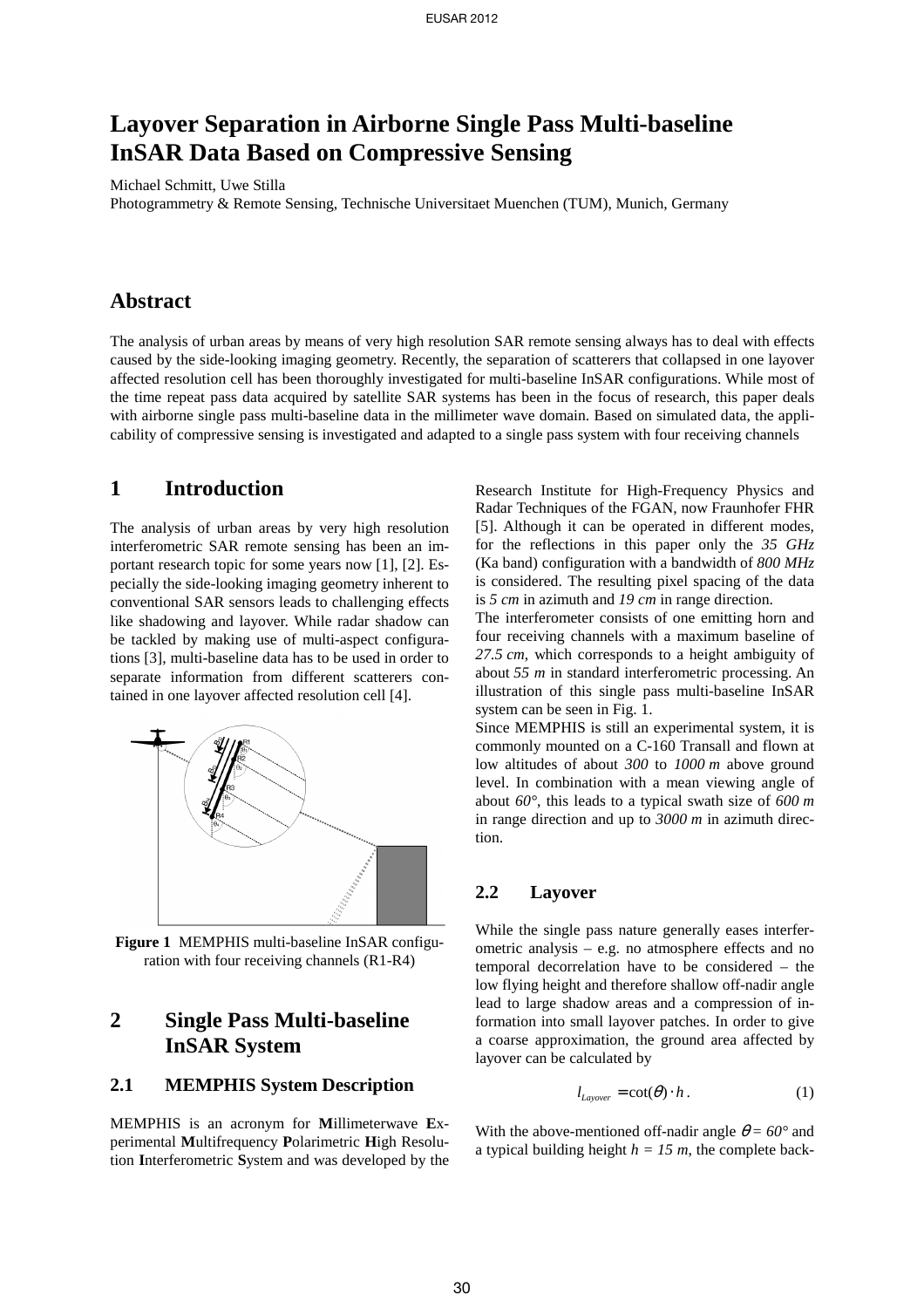scattering information of the building façade mixes with about 8.7 *m* of ground in front of the building (cf. Fig.  $1$ ) – equivalent to about 40 pixels in the slant range image. Therefore, methods for layover separation are needed.

#### **2.3 Multi-baseline Interferometry**

It is well-known that the expected height resolution of multi-baseline InSAR systems is given by

$$
\rho_h = \frac{\lambda R}{2\Delta B} \sin(\theta) \tag{2}
$$

corresponding to a Cramer-Rao bound for the height estimates of

$$
\sigma_h = \frac{\lambda \cdot R \sin(\theta)}{2\pi \sqrt{N} \cdot \sqrt{2SNR} \cdot \sigma_B}
$$
(3)

where  $\lambda$  is the wavelength, *R* the slant range distance,  $\Delta B$  the maximum baseline span,  $\sigma_B$  the standard deviation of the baseline distribution, *N* the number of channels and  $sin(\theta)$  the elevation to height conversion factor [6].

For the MEMPHIS configuration with  $N = 4$ , this results in a theoretical height resolution of  $\rho_h \approx 21$  *m* and a theoretically achievable minimum standard deviation of  $\sigma_h \approx 1.7$  *m* for an *SNR* = 10 dB.

In [7] it has been shown that single pass systems are able to retrieve the heights of  $K = N - 1$  scatterers, which means that the interferometric MEMPHIS configuration should be able to separate the information of up to 3 height contributions within one resolution cell. Since, however, the available height resolution is quite low, methods capable of super-resolution are needed.

## **3 Layover Separation Using Compressive Sensing**

#### **3.1 Standard Compressive Sensing**

A very promising super-resolution method for the separation of several height contributions within a layover resolution cell is compressive sensing (CS) [8]. Its applicability for SAR tomography problems was first proven using repeat pass TerraSAR-X data [9].

The method is based on the system imaging model

$$
\mathbf{g} = \mathbf{A}\mathbf{x} + \mathbf{n} \tag{4}
$$

where **g** is the measurement vector containing N single look complex observations, **A** is the *N x L* steering matrix containing the mapping of *L* discretized height values, **x** is the discrete and sparse reflectivity vector corresponding to the searched height profile, and **n** is the additive noise term.

The *N x L* elements of the steering matrix are given by

$$
a_{nl} = \exp\left(-j\frac{2\pi}{\lambda} \cdot \frac{B_{\perp,nl}}{R_n \sin(\theta_{nl})}\right) \tag{5}
$$

where  $B_{\perp,nl} = B \cos \left( \theta_{nl} - \alpha \right)$  is the perpendicular baseline,  $\alpha$  the baseline tilt  $\theta_{nl} = \arccos\left(\left(H_n - h_l\right)/R_n\right)$  the range and height dependent off-nadir angle.

The unknown reflectivity is then estimated using a convex minimum  $L_1$  norm reconstruction [10]:

$$
\min \|\hat{\mathbf{x}}\|_{1} \text{ s.t. } \|\mathbf{A}\hat{\mathbf{x}} - \mathbf{g}\|_{2} \leq \varepsilon. \tag{6}
$$

 $\epsilon$  is a noise dependent threshold that can be calculated based on singular value decomposition (see section 3.4).

The non-zero elements in the sparse solution vector  $\hat{\mathbf{x}}$ correspond to heights that contributed to the observed layover signal.

#### **3.2 Distributed Compressive Sensing**

Recently, another method based on the sparsity assumption and the according  $L_1$  norm minimization was adapted to multi-baseline SAR interferometry: Distributed Compressive Sensing (DCS) [11]. The idea behind DCS is the exploitation of the joint sparsity of the reflectivity vectors of neighboring pixels. This is a valid assumption, as long as these pixels show backscattering information of the same structure, which means either only small or preferably adaptive neighborhoods have to be considered.

The *P* observed *N x 1* stack pixels then are combined in a measurement matrix

$$
\mathbf{G} = \begin{bmatrix} \mathbf{g}_1 & \mathbf{g}_2 & \dots & \mathbf{g}_P \end{bmatrix},\tag{7}
$$

while also the *P* unknown *L x 1* reflectivity vectors are concatenated to a reflectivity matrix:

$$
\mathbf{X} = \begin{bmatrix} \mathbf{x}_1 & \mathbf{x}_2 & \dots & \mathbf{x}_p \end{bmatrix} . \tag{8}
$$

The optimization problem then becomes

$$
\min \left\| \hat{\mathbf{X}} \right\|_{2,1} \text{ s.t. } \left\| \mathbf{A} \hat{\mathbf{X}} - \mathbf{G} \right\|_{F} \le \varepsilon , \tag{9}
$$

where  $\|\cdot\|_{2,1}$  is the mixed norm summarizing the  $L_2$  norms of all matrix rows and  $\|\cdot\|_F$  is the Frobenius norm.

Thanks to the mixed norm that ensures joint sparsity between the reflectivity vectors of the pixels, the solu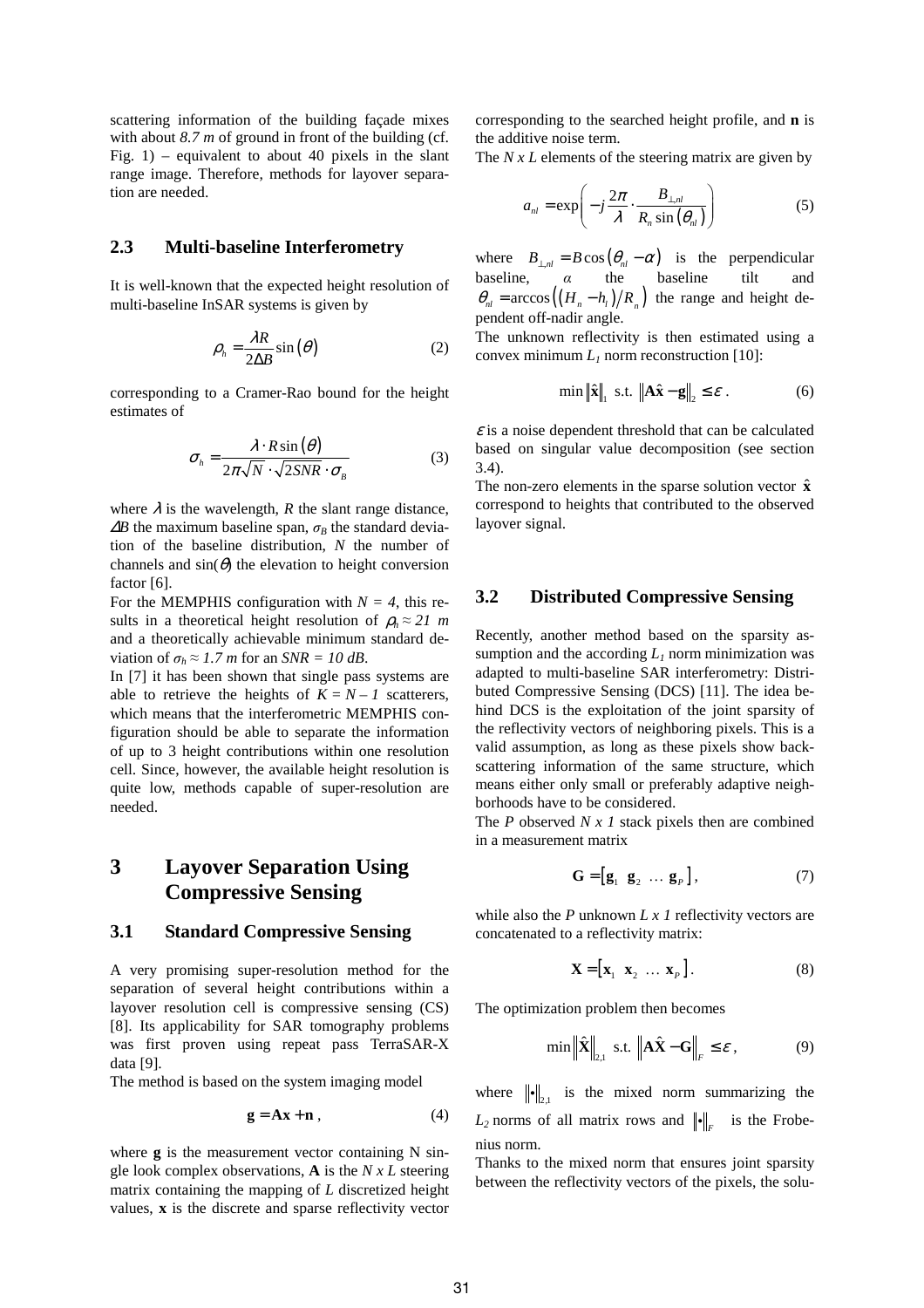tion will benefit from the mutual support between these sparse vectors.

It has to be noted, however, that **A** in (9) only equals the steering matrix from (4) and (6) if all pixels are located in the same range bin. Otherwise, the observations have to be rephased first [11].

### **3.3 Multilooking and Compressive Sensing**

While in DCS the different pixels are taken to be different samples of the same observation, one could also think about considering them as independent observations of the same backscattering process, a view that is not uncommon in SAR interferometry [12]. The main advantage of this idea is the increase of redundant observations for the  $L_2$  norm minimization part.

In this approach, the basic formulae of section 3.1 are used with the difference that the measurement vector is extended by piling the independent pixel stacks:

$$
\mathbf{g}_{ML} = \begin{bmatrix} \mathbf{g}_1 \\ \mathbf{g}_2 \\ \vdots \\ \mathbf{g}_P \end{bmatrix}
$$
 (10)

Of course, the steering matrix has to be concatenated accordingly:

$$
\mathbf{A}_{ML} = \begin{bmatrix} \mathbf{A}_1 \\ \mathbf{A}_2 \\ \vdots \\ \mathbf{A}_P \end{bmatrix}, \tag{11}
$$

with  $A_1 = A_2 = ... = A_p$  for all pixels of the same range bin (cf. section 3.2).

#### **3.4 Noise-adaptive Thresholding**

According to [13], the noise adaptive threshold  $\varepsilon$  can be chosen by projecting the observations onto the singular values corresponding to noise space.

First of all, singular value decomposition (SVD) has to be applied to the steering matrix **A**:

$$
\mathbf{A} = \mathbf{U}\mathbf{S}\mathbf{V}^T, \tag{12}
$$

where  $\mathbf{U} = [\mathbf{u}_1 \ \mathbf{u}_2 \ \dots \ \mathbf{u}_N]$  and  $\mathbf{V} = [\mathbf{v}_1 \ \mathbf{v}_2 \ \dots \ \mathbf{v}_L]$ are unitary matrices containing the left and right singular vectors, respectively, while the main diagonal of **S** contains the non-negative singular values in descending order. These singular values usually can be used to distinguish between signal and noise space. If  $n_{\varepsilon}$  is the number of singular values corresponding to noise space, the noise level  $\varepsilon$  can be calculated by



**Figure 2** Singular values of the multi-baseline system. Left: single pixel case, right: 5 pixel multilooking case.

$$
\varepsilon = \sqrt{\frac{N}{n_{\varepsilon}} \sum_{n=N-n_{\varepsilon}+1}^{N} |\beta_n^2|},
$$
\n(13)

with the afore mentioned projections of observations onto noise space  $\beta_n = \mathbf{u}_n^T \mathbf{g} \left( n = N - n_{\varepsilon} + 1 \dots N \right)$ .

As can be seen in Fig. 2 (left), none of the only four singular values clearly corresponds to noise space. Since, however, at least one noise singular value is needed in order to determine the noise level always the smallest is chosen for the standard CS method described in section 3.1.

For the methods relying on pixel neighborhoods shown in sections 3.2 and 3.3, **A***ML* of section 3.3 is decomposed, leading to *4·P* singular values, of which always four contain signal information (coming from the four linearly independent lines of  $A_{ML}$ ), while the rest clearly corresponds to noise space (see Fig. 2 right). The advantage of a clear discriminability of signal and noise space leading to a more robust noise level determination is obvious.

### **4 Experimental Results**

For a first theoretical assessment of the potential of compressive sensing based methods for layover separation in airborne single pass InSAR data, experiments based on simulated resolution cells have been carried out.

The simulations are based on the assumption of two scatterers within one pixel, one at ground level  $(h<sub>1</sub> = 0 m)$ , one at roof level  $(h<sub>2</sub> = 15 m)$ . The results of CS, DCS and the multilooking approach to CS (MCS) are plotted for different SNR in Fig. 3, with a utilization of *11* neighboring pixels of the same range bin, which are assumed to contain similar backscattering information. It can clearly be observed that classic CS is not reasonably applicable to multi-baseline In-SAR data with only few receiving channels. Both DCS and MCS provide significantly better reconstruction accuracy, especially for low SNR. The lack of sufficient observations, however, can obviously be healed by considering adequate pixel neighborhoods. The dependence on the sample size is shown in Fig. 4. All in all, the multilooking theory leads to slightly better results than distributed compressive sensing.